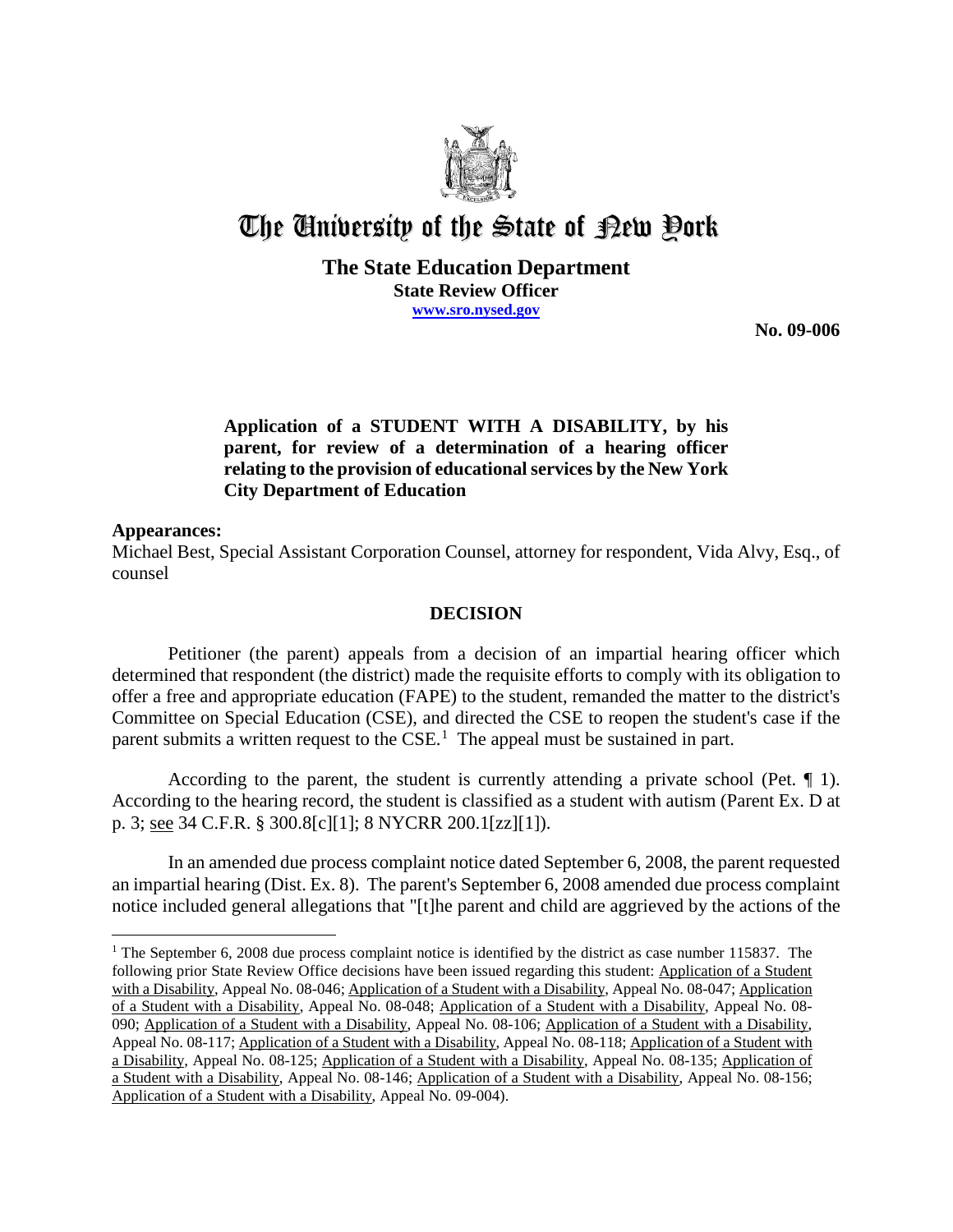[district] evaluators and personnel in impede [sic] the due process procedures and impede the child from receiving FAPE which is continuing to the present day" (id. at p. 5). The parent's September 6, 2008 amended due process complaint notice also alleged that the district failed to provide the parent with a requested CSE meeting, an independent educational evaluation (IEE) and an annual review for the 2007-08 school year, and failed to provide the proper forum to amend documents (id.). The parent also raised general objections to the district's procedures concerning resolution sessions and the location of an impartial hearing  $(id$  at pp. 2-3, 4, 6).<sup>2</sup>

The impartial hearing was held on two dates, November 24, 2008 and November 26, 2008. The parent did not appear at the impartial hearing (IHO Decision at p. 2). An individual identifying himself as the student's uncle and parent's "assistant" appeared before the impartial hearing officer (Tr. pp. 3, 10).

In a decision dated December 3, 2008, the impartial hearing officer found that the district had made the "requisite efforts" to comply with its obligations to offer the student a FAPE (IHO Decision at p. 3). The impartial hearing officer found that the district made at least three attempts to evaluate the student, as evidenced by the scheduling of three evaluations, "which is a preliminary step towards a full review by a review team of the student's current educational needs" (id. at pp. 2, 3). The impartial hearing officer also found that the parent did not produce the student for the evaluations (id. at p. 2). The impartial hearing officer noted that, at the impartial hearing, the district had indicated its continued willingness to schedule evaluations and an IEP conference upon request by the parent (id. at p. 3). The impartial hearing officer further found that the hearing record indicated that the most recent IEP developed was in 2007 and that the student was entitled to a review of that IEP (id.). The impartial hearing officer ordered a remand of the matter to the CSE and directed the CSE to "re-open" the student's case, upon submission of a written request by the parent (id.). The impartial hearing officer further ordered that "[a]part from evaluations and an IEP conference, the remaining relief requested, as set forth in the impartial hearing request, is denied and the issues raised therein are dismissed with prejudice" (id.).

The parent appeals from the impartial hearing officer's decision, claiming, among other things, that the impartial hearing officer's decision should be annulled and vacated on the basis of "misconduct." The parent alleges that the impartial hearing officer failed to fulfill her role and responsibility as an impartial hearing officer in that she "rushed" the "parent assistant" through the proceedings, did not review the evidence, precluded parent subpoena requests and did not provide the parent with a timely decision. The parent makes additional allegations regarding other

<sup>&</sup>lt;sup>2</sup> The September 6, 2008 amended due process complaint notice was filed subsequent to Application of a Student with a Disability, Appeal No. 08-048, which granted the parent leave to amend his April 20, 2008 due process complaint notice within 30 days from the date of that decision. The April 20, 2008 due process complaint notice was included as part of the September 6, 2008 amended due process complaint notice and alleged that evaluations, assessments and/or information, as well as the procedural safeguards notice, were not provided to the parent before the student's June 1, 2007 CSE meeting (Dist. Ex. 8 at p. 9). The April 20, 2008 due process complaint notice also alleged that evaluations, assessments and information from the parent were not considered at the June 2007 CSE meeting  $(id)$ . The proposed solution indicated in the April 20, 2008 due process complaint notice sought copies of the written policy and procedures for a CSE meeting, the writing of a quality individualized education program (IEP), the written district criteria for the evaluations that were used at the CSE meeting, and written minutes of the CSE meeting (id. at p. 9). The parent also sought written criteria regarding procedures for changing a student's classification (id.).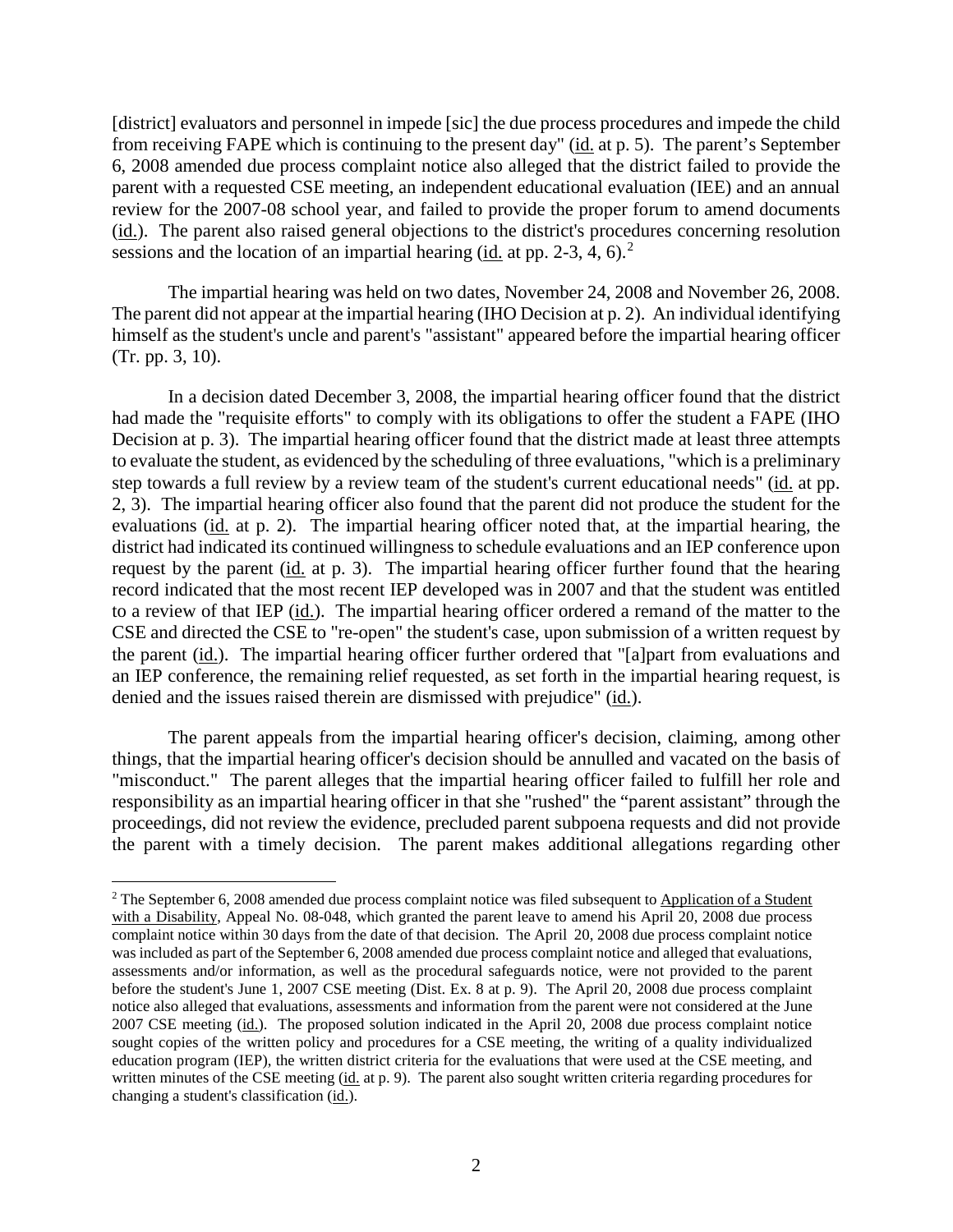impartial hearings and proceedings which are not related to the decision by the impartial hearing officer in the instant matter.

In its answer, the district alleges that the petition should be dismissed because it is procedurally defective based upon the parent's failure to articulate the reasons for challenging the impartial hearing officer's decision pursuant to 8 NYCRR 279.4(a). Also, the district alleges that, although the parent alleged misconduct by the impartial hearing officer, the allegations are vague and conclusory and unsupported by any references in the hearing record for support. The district further argues that the petition should be dismissed as the impartial hearing officer incorrectly expanded the scope of the proceeding and permitted the parent to raise a claim requesting an annual review for the 2008-09 school year at the impartial hearing. The district further alleges that the September 6, 2008 amended due process complaint notice should have been dismissed based upon the parent's failure to appear. In addition, the district alleges that the parent is not aggrieved by the impartial hearing officer's decision. The district also alleges that the impartial hearing officer's decision was factually and legally correct, as the evidence showed that the district had undertaken the necessary steps to provide the student with a FAPE, but was precluded from completing its responsibility due to a lack of parental cooperation.

Initially, I will address several preliminary matters. First, the parent requests oral argument before a State Review Officer. Such argument is authorized by the rules governing appeals to a State Review Officer only in the event that a State Review Officer determines that oral argument is necessary (8 NYCRR 279.10). I find that oral argument is not necessary in this matter, therefore, the parent's request is denied (see Application of a Student with a Disability, Appeal No. 09-004; Application of a Student with a Disability, Appeal No. 08-156; Application of a Student with a Disability, Appeal No. 08-125; Application of a Student with a Disability, Appeal No. 08-118; Application of a Student with a Disability, Appeal No. 08-117; Application of a Student with a Disability, Appeal No. 08-106; Application of a Student with a Disability, Appeal No. 08-090; Application of a Student Suspected of Having a Disability, Appeal No. 08-002; Application of a Child with a Disability, Appeal No. 04-041; Application of a Child with a Disability, Appeal No. 03-067). Second, the parent requests that a State Review Officer conduct a hearing. This request is also denied as unnecessary. Third, the district asserts that the additional documents attached as exhibits to the parent's petition, should be rejected. Generally, documentary evidence not presented at an impartial hearing may be considered in an appeal from an impartial hearing officer's decision only if such additional evidence could not have been offered at the time of the impartial hearing and the evidence is necessary in order to render a decision (see, e.g., Application of a Student with a Disability, Appeal No. 08-030; Application of the Dep't of Educ., Appeal No. 08- 024; Application of a Student with a Disability, Appeal No. 08-003; Application of the Bd. of Educ., Appeal No. 06-044; Application of the Bd. of Educ., Appeal No. 06-040; Application of a Child with a Disability, Appeal No. 05-080; Application of a Child with a Disability, Appeal No. 05-068; Application of the Bd. of Educ., Appeal No. 04-068). I find that the additional evidence submitted by the parent with the petition is not necessary for a decision and/or is duplicative. Accordingly, these documents will not be considered. Likewise, I decline the parent's request to submit additional evidence, including audio and video recordings "to complete" the record on appeal, as unnecessary. Fourth, the parent requests "compensatory, punitive and any other appropriate financial restitution as part of the relief deemed fair and appropriate in this forum." With regard to the parent's claim for monetary compensation, it is well settled that monetary damages, including compensatory and punitive damages, are not available to remedy violations of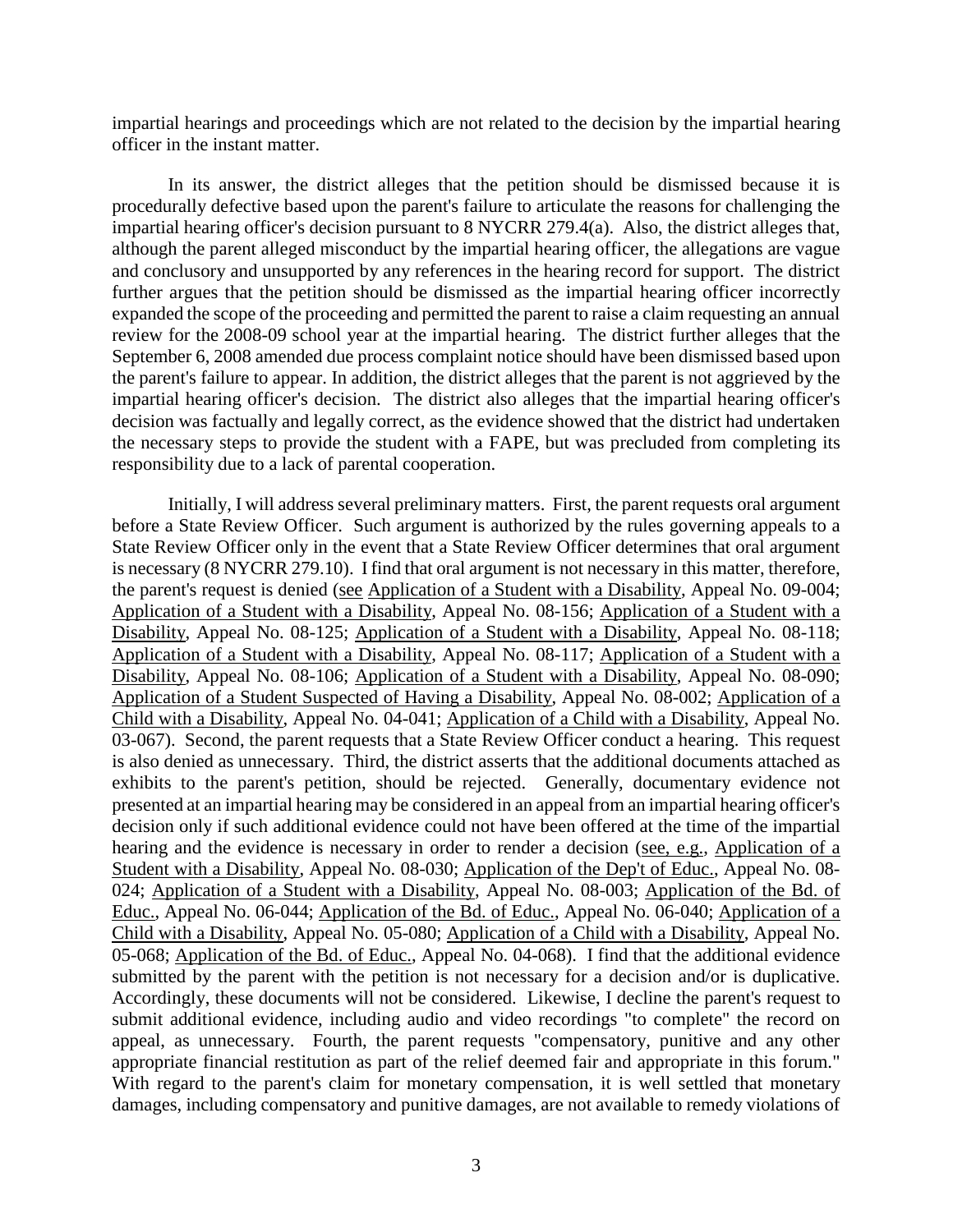the IDEA (see Taylor v. Vt. Dep't. of Educ., 313 F.3d 768, 786 n.14 [2d Cir. 2002]; Polera v. Bd. of Educ., 288 F.3d 478, 486 [2d Cir. 2002]; Wenger v. Canastota Cent. Sch. Dist., 979 F. Supp. 147, 152-53 [N.D.N.Y. 1997]). Consequently, these claims are not properly before me and must be denied.

Fifth, the parent's request that a State Review Officer conduct an independent verification of the rotational impartial hearing officer selection process is denied. In its answer the district alleges that the claim is waived as it was not raised at the impartial hearing below. In addition, the district provides documentary evidence in support of its claim that the impartial hearing officer was selected in a timely manner. I find that the parent's failure to allege any specific improprieties with the rotational selection process at the impartial hearing below renders that claim waived. Sixth, since the parent raised a claim below regarding the timeliness of the appointment of the impartial hearing officer, I will address that issue. Impartial hearing officers must be appointed by the board of education in accordance with a specific rotational selection process (Educ. Law § 4404[1]; 8 NYCRR 200.2[e][1], 200.5[j][3][i]). On September 10, 2008, the parent was notified via U.S. mail that an impartial hearing officer was recused from the case due to unavailability and a second impartial hearing officer was appointed (Answer Ex. IV at p. 1). Another notice was sent to the parent via U.S. mail on September 11, 2008, advising that a second impartial hearing officer was recused and a third impartial hearing officer was appointed (id. at p. 2). On September 22, 2008, the parent was advised that the third impartial hearing officer was recused and a fourth impartial hearing officer was appointed (id. at p. 3). The parent's due process complaint notice is dated September 6, 2008 (Dist. Ex. 8). A review of the 2008 calendar indicates that September 6, 2008 was a Saturday. The State regulations require that "[t]he rotational selection process must be initiated immediately, but not later than two business days after receipt by the school district of the due process complaint notice or mailing of the due process complaint notice to the parent" (8 NYCRR 200.5[j][3][i][a]). Accordingly, I find that the evidence supports a finding that the rotational selection process was "initiated" "not later" than two business days after receipt by the district of the due process complaint notice.

Seventh, the parent asks for relief pertaining to a number of issues that were not properly raised before the impartial hearing officer in the parent's September 6, 2008 due process complaint notice relating to the operations of the district's hearing office. I decline to address those issues, in part because they were not properly raised below and are not properly before me (see Educ. Law § 4404[2]; 8 NYCRR 200.5[j][1][ii], [k]; Application of a Student with a Disability, Appeal No. 08-156; Application of a Student with a Disability, Appeal No. 08-125; Application of a Student with a Disability, Appeal No. 08-118; Application of a Student with a Disability, Appeal No. 08-117; Application of a Child with a Disability, Appeal No. 07-085). Eighth, the parent requests that a State Review Officer determine that the impartial hearing officer engaged in "misconduct" or "incompetence," but he does not state any facts to support this allegation. A review of the record on appeal reveals no evidence of misconduct or incompetence by the impartial hearing officer. Accordingly, the parent's request is denied.

Two purposes of the Individuals with Disabilities Education Act (IDEA) (20 U.S.C. §§ 1400-1482) are (1) to ensure that students with disabilities have available to them a FAPE that emphasizes special education and related services designed to meet their unique needs and prepare them for further education, employment, and independent living; and (2) to ensure that the rights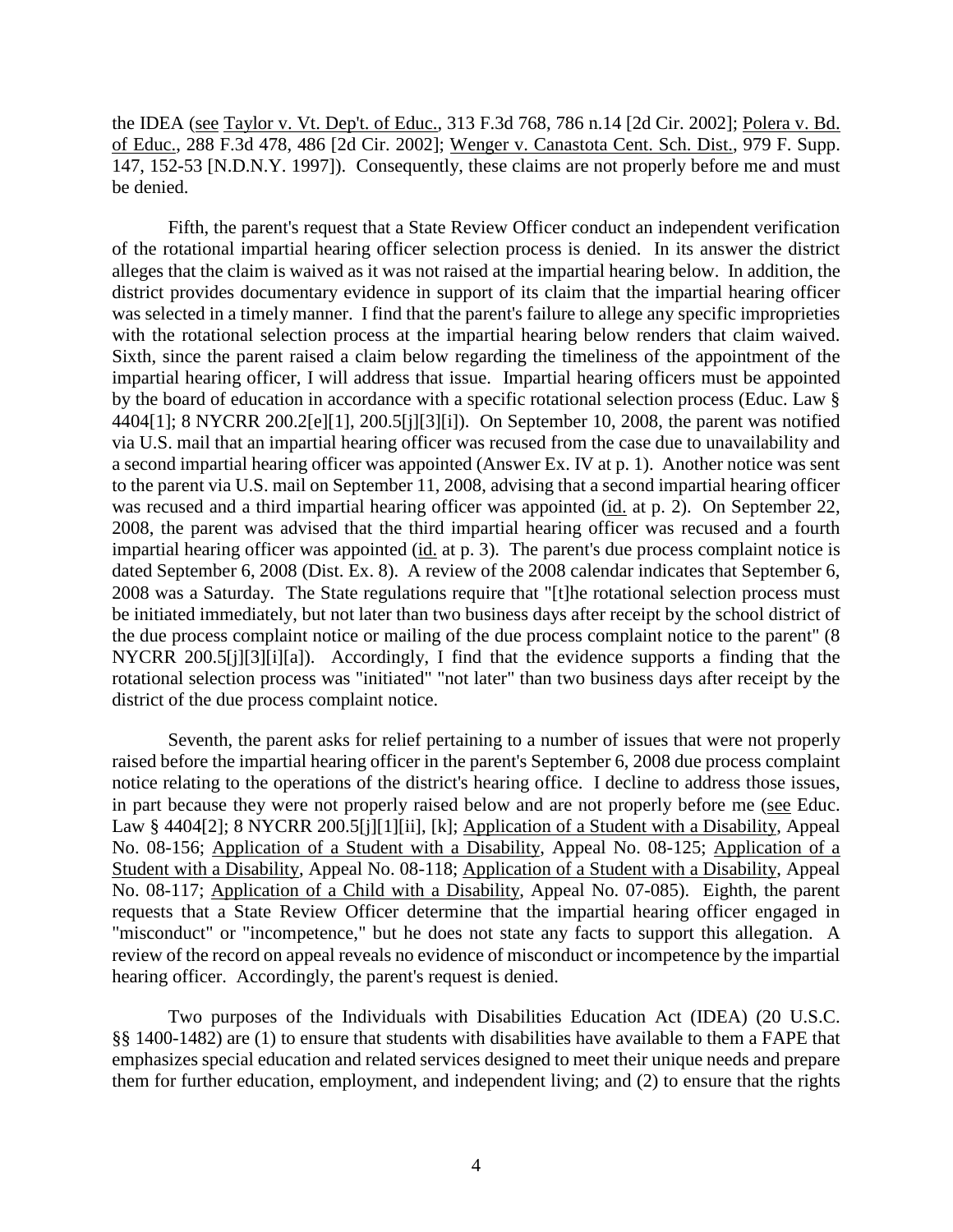of students with disabilities and parents of such students are protected (20 U.S.C. § 1400[d][1][A]- [B]; see generally Bd. of Educ. v. Rowley, 458 U.S. 176, 206-07 [1982]).

A FAPE is offered to a student when (a) the board of education complies with the procedural requirements set forth in the IDEA, and (b) the IEP developed by its CSE through the IDEA's procedures is reasonably calculated to enable the student to receive educational benefits (Rowley, 458 U.S. at 206-07; Cerra v. Pawling Cent. Sch. Dist., 427 F.3d 186, 192 [2d Cir. 2005]). While school districts are required to comply with all IDEA procedures, not all procedural errors render an IEP legally inadequate under the IDEA (A.C. v. Bd. of Educ., 553 F.3d 165, 172 [2d Cir. 2009]; Grim v. Rhinebeck Cent. Sch. Dist., 346 F.3d 377, 381 [2d Cir. 2003]; Perricelli v. Carmel Cent. Sch. Dist., 2007 WL 465211, at \*10 [S.D.N.Y. Feb. 9, 2007]). Under the IDEA, if a procedural violation is alleged, an administrative officer may find that a student did not receive a FAPE only if the procedural inadequacies (a) impeded the student's right to a FAPE, (b) significantly impeded the parents' opportunity to participate in the decision-making process regarding the provision of a FAPE to the student, or (c) caused a deprivation of educational benefits (20 U.S.C. § 1415[f][3][E][ii]; 34 C.F.R. § 300.513[a][2]; 8 NYCRR 200.5[j][4][ii]; E.H. v. Bd. of Educ., 2008 WL 3930028, at \*7 [N.D.N.Y. Aug. 21, 2008]; Matrejek v. Brewster Cent. Sch. Dist., 471 F. Supp. 2d 415, 419 [S.D.N.Y. 2007] aff'd, 2008 WL 3852180 [2d Cir. Aug. 19, 2008]).

The IDEA directs that, in general, an impartial hearing officer's decision must be made on substantive grounds based on a determination of whether the student received a FAPE (20 U.S.C. § 1415[f][3][E][i]). A school district offers a FAPE "by providing personalized instruction with sufficient support services to permit the child to benefit educationally from that instruction" (Rowley, 458 U.S. at 203). However, the "IDEA does not itself articulate any specific level of educational benefits that must be provided through an IEP" (Walczak v. Florida Union Free Sch. Dist., 142 F.3d 119, 130 [2d Cir. 1998]; see Rowley, 458 U.S. at 189). The statute ensures an "appropriate" education, "not one that provides everything that might be thought desirable by loving parents" (Walczak, 142 F.3d at 132, quoting Tucker v. Bay Shore Union Free Sch. Dist., 873 F.2d 563, 567 [2d Cir. 1989] [citations omitted]; see Grim, 346 F.3d at 379). Additionally, school districts are not required to "maximize" the potential of students with disabilities (Rowley, 458 U.S. at 189, 199; Grim, 346 F.3d at 379; Walczak, 142 F.3d at 132). Nonetheless, a school district must provide "an IEP that is 'likely to produce progress, not regression,' and . . . affords the student with an opportunity greater than mere 'trivial advancement'" (Cerra, 427 F.3d at 195, quoting Walczak, 142 F.3d at 130 [citations omitted]; see Perricelli, 2007 WL 465211, at \*15). The IEP must be "reasonably calculated to provide some 'meaningful' benefit" (Mrs. B. v. Milford Bd. of Educ., 103 F.3d 1114, 1120 [2d Cir. 1997]; see Rowley, 458 U.S. at 192). The student's recommended program must also be provided in the least restrictive environment (LRE) (20 U.S.C. § 1412[a][5][A]; 34 C.F.R. §§ 300.114[a][2][i], 300.116[a][2]; 8 NYCRR 200.1[cc], 200.6[a][1]; see P. v. Newington Bd. of Educ., 546 F.3d 111, 114 [2d Cir. 2008]; Gagliardo v. Arlington Cent. Sch. Dist., 489 F.3d 105, 108 [2d Cir. 2007]; Walczak, 142 F.3d at 132; Patskin v. Bd. of Educ., 583 F. Supp. 2d 422, 428 [W.D.N.Y. 2008]).

An appropriate educational program begins with an IEP that accurately reflects the results of evaluations to identify the student's needs (34 C.F.R. § 300.320[a][1]; 8 NYCRR 200.4[d][2][i]), establishes annual goals related to those needs (34 C.F.R. § 300.320[a][2]; 8 NYCRR 200.4[d][2][iii]), and provides for the use of appropriate special education services (34 C.F.R. § 300.320[a][4]; 8 NYCRR 200.4[d][2][v]; see Application of the Dep't of Educ., Appeal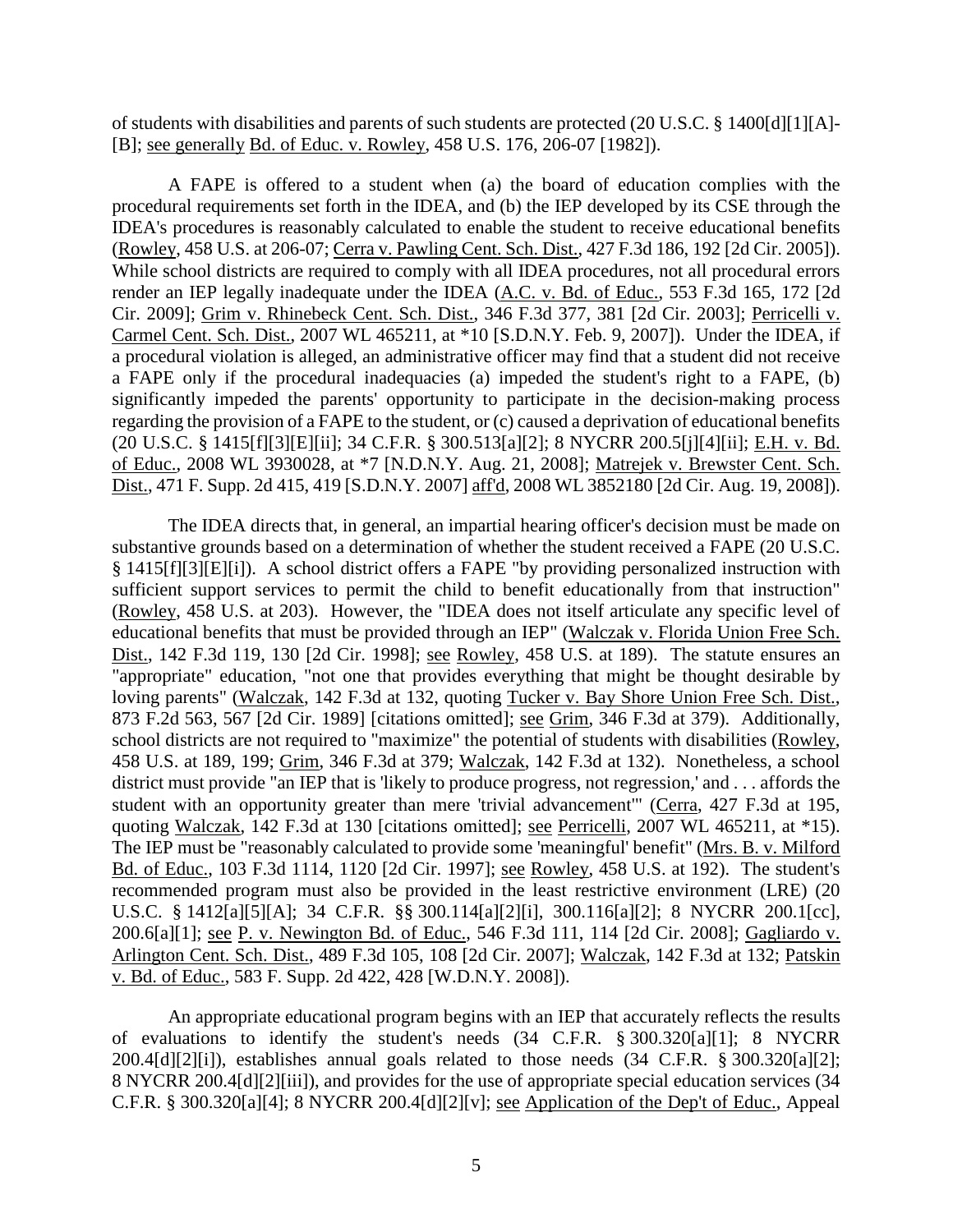No. 07-018; Application of a Child with a Disability, Appeal No. 06-059; Application of the Dep't of Educ., Appeal No. 06-029; Application of a Child with a Disability, Appeal No. 04-046; Application of a Child with a Disability, Appeal No. 02-014; Application of a Child with a Disability, Appeal No. 01-095; Application of a Child Suspected of Having a Disability, Appeal No. 93-9).

A student identified as eligible for services under the IDEA is entitled to have their IEP reviewed and revised as appropriate (20 U.S.C § 1414[d][4][A][i]; 34 C.F.R. § 300.324[b][1][i]; 8 NYCRR 200.4[f]). Such review is to take place periodically, but not less than annually (id.). Federal and State regulations mandate that each student with a disability be reevaluated at least once every three years (34 C.F.R. § 300.303[b][2]; 8 NYCRR 200.4[b][4]). Subject to certain exceptions, a school district must obtain informed parental consent prior to conducting an evaluation (34 C.F.R. § 300.300[c]; 8 NYCRR 200.5[b][1][i]; see Letter to Sarzynski, 51 IDELR 193 [OSEP 2008]) <sup>3</sup> and provide adequate notice to the parent of the proposed evaluation (8 NYCRR 200.5[a][5]).

The hearing record shows that three appointments were scheduled by the district to obtain evaluations to assess the student's educational needs (Dist. Exs. 1-3). The appointments were scheduled on August 8, 2008, August 19, 2008, and September 11, 2008 (id.). The hearing record indicates that appointment letters were sent to the parent (id.). The hearing record reveals that the student did not attend any of the scheduled appointments (Dist. Ex. 4). By letter dated September 17, 2008, the district advised the parent that "[b]ecause you and your son have not attended any of these scheduled appointments … the Committee on Special Education will now close the case. If at any time you wish to re-open the case, please send a letter to the CSE and we will schedule an evaluation."<sup>4</sup> Here, the district apparently treated the student as a student initially referred for special education services and terminated the "referral" due to a lack of cooperation by the parent with the evaluation process (Dist. Ex. 4). However the hearing record shows that the student is not a student initially referred for an eligibility determination (see 8 NYCRR 200.5[b][1][i][c]), rather the hearing record shows that the student had been previously found eligible for services under the IDEA and that an IEP was formulated for the student on August 31, 2007 (see Parent Ex. D at p. 3). Moreover, the hearing record does not demonstrate that the student has been found ineligible for special education services (see 8 NYCRR 200.4[d][1]). Given the hearing record and the circumstances herein, I will direct that a CSE convene to review the student's IEP consistent with the requirements of 8 NYCRR 200.4[f].

I note that the hearing record reflects that the district attempted to reevaluate the student on three occasions; however, the parent did not bring the student to the three scheduled evaluation appointments. The hearing record also reflects that an annual review is needed, thus I will remand

 <sup>3</sup> "Consent" is defined in the federal and State regulations as meaning that the parents have been informed of all relevant information in their native language or other mode of communication, that they understand and agree in writing to the activity for which consent is sought, that the written consent form fully describes the activity for which consent is sought, lists any records that will be released and the people to whom any records will be released, and further that the parent must be aware that the consent is voluntary, may be revoked at any time, and if revoked, that revocation is not retroactive (34 C.F.R. § 300.9; 8 NYCRR 200.1[*l*]).

<sup>4</sup> I further note that the parent was sent a "Notice of Withdrawal from the Evaluation Process" dated September 17, 2008, and that this form indicated for "initial referrals only" (Dist. Ex. 5).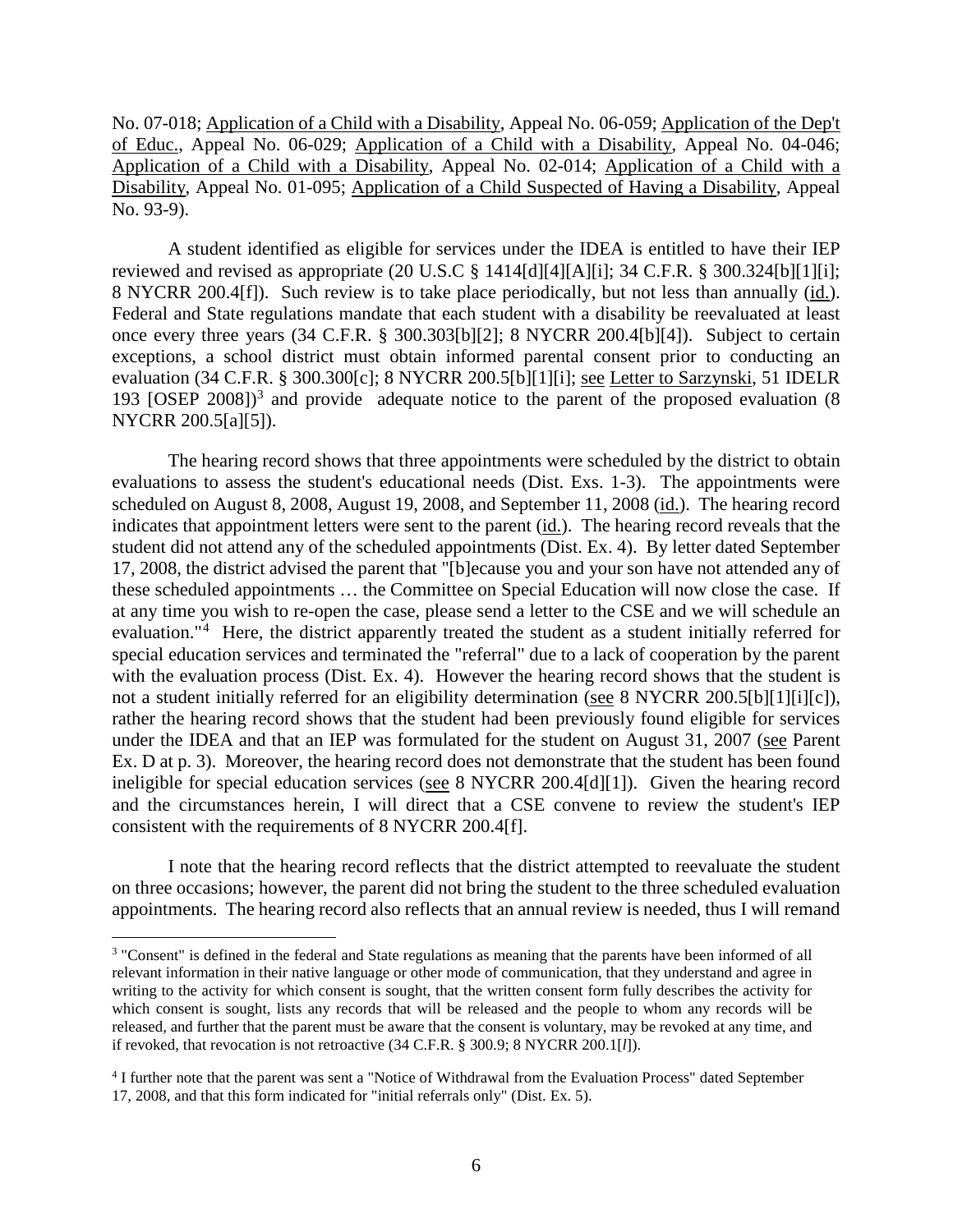the matter to the CSE and direct that they convene, unless the parties otherwise agree, within 30 days of the date of the decision to develop an IEP for the remainder of the 2008-09 school year and to develop an IEP for the upcoming 2009-10 school year.<sup>5</sup> The CSE shall consider existing evaluation data and the need for additional evaluations (34 C.F.R. § 300.305[a][1]; 8 NYCRR 200.4[b][5][i]). I also encourage the parent and the district to consider conducting a comprehensive psychoeducational evaluation of the student, including, but not limited to an assessment of the student's cognitive functioning; social/emotional functioning; reading, writing, and math skills; and need for any related services. I encourage the parties to cooperate to ensure that appropriate evaluations take place and that an appropriate IEP, if the student requires IDEA services, is formulated.

Lastly, I note that there is no requirement that an impartial hearing or CSE meeting be videotaped.

I have considered the parties' remaining contentions and find that I need not reach them in light of my determinations herein.

## **THE APPEAL IS SUSTAINED TO THE EXTENT INDICATED.**

**IT IS ORDERED** that the portion of the impartial hearing officer's decision dated December 3, 2008 that requires the parent to submit a letter to request the CSE to "re-open" the student's case is hereby annulled; and

**IT IS FURTHER ORDERED** that within 30 days after the date of this decision, the district's CSE shall convene, and review and revise as appropriate, the student's educational program for the student for the remainder of the 2008-09 school year if, as of the date of this decision, the CSE has not already recommended an educational program for the student for the 2008-09 school year; and

**IT IS FURTHER ORDERED** that unless the parties otherwise agree, within 30 days after the date of this decision, the CSE shall convene and formulate as appropriate, the student's educational program for the 2009-10 school year; and

 $<sup>5</sup>$  A CSE is required to include a parent of the student (34 C.F.R. § 300.321; 8 NYCRR 200.3[c][2]). However, a</sup> CSE may proceed without a parent or guardian in attendance and the CSE may make decisions in the parent's or guardian's absence if a school district is unable to convince a parent or a guardian to attend, so long as the school district maintains a detailed record of its attempts to secure a parent's participation (34 C.F.R. § 300.322[d]; 8 NYCRR 200.5[d][3], [4]; Application of a Student with a Disability, Appeal No. 08-026; Application of a Child with a Disability, Appeal No. 05-059; Applications of a Child with a Disability and the Bd. of Educ., Appeal Nos. 04-050 and 04-052).